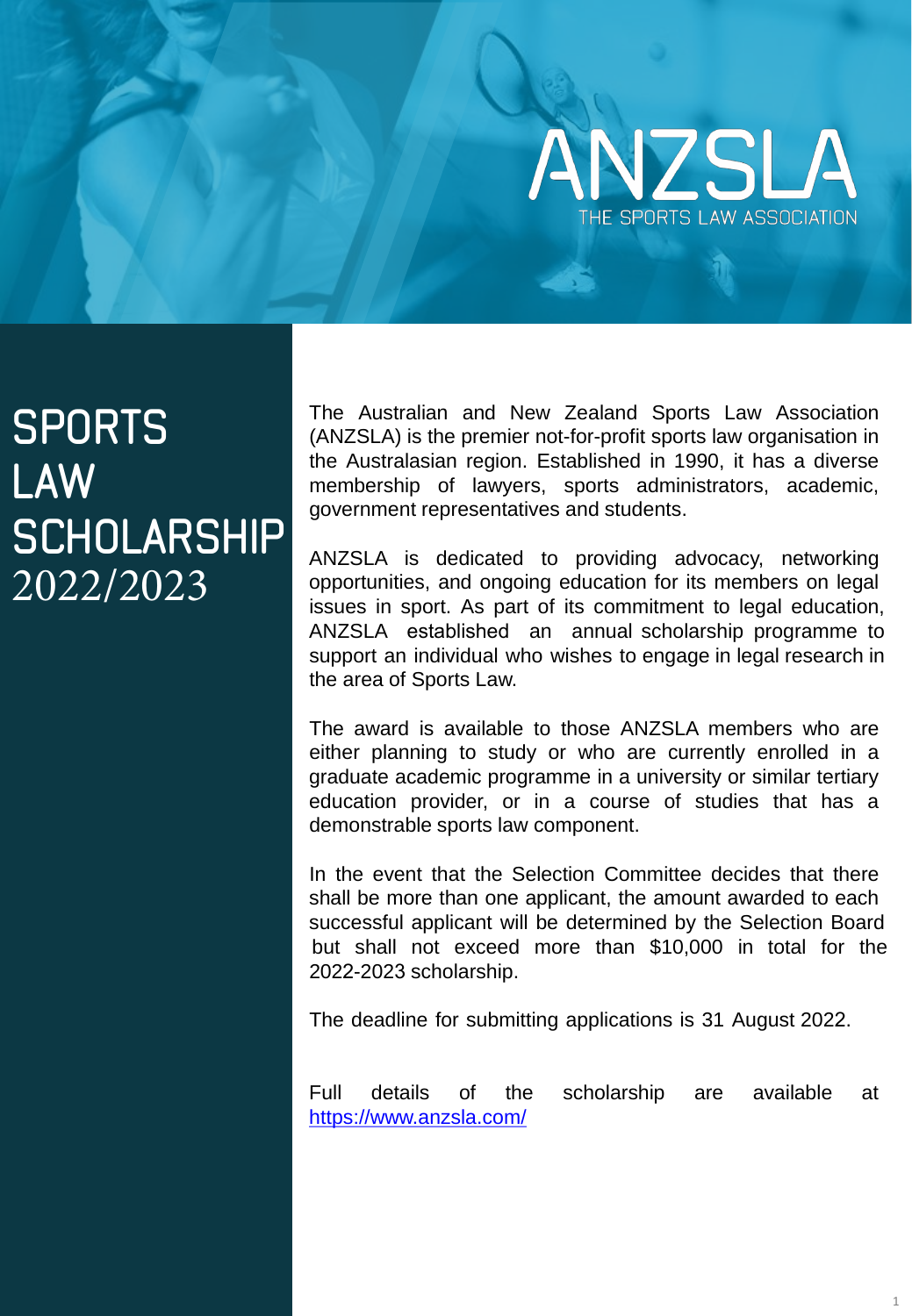# **Sports Law Scholarship Programme**

ANZSLA

THE SPORTS LAW ASSOCIATION

Objectives, rules and guidelines (Terms)

#### **CONTENT**

- 1. Objectives
- 2. Eligibility
- 3. Application procedures and deadline
- 4. Grant awards
- 5. Selection and notification
- 6. Publications and commitments
- 7. Amendments

## **1. OBJECTIVES**

1.1 In line with its mission and vision, the Australian and New Zealand Sports Law Association (ANZSLA) organises an annual scholarship award intended to support those engaged in the study of topics relating to sports law.

#### **2. ELIGIBILITY**

2.1 ANZSLA members who are either planning to study or currently enrolled in a graduate academic programme in a university or similar tertiary education provider or in a course of studies that has a demonstrable sports law component, that is acceptable to the ANZSLA Scholarship Programme Selection Committee ("the Selection Committee"), are eligible to apply.

#### **3. APPLICATION PROCEDURES AND DEADLINES**

- 3.1 An application for the scholarship may only be made by completing the application form prescribed by ANZSLA from time to time.
- 3.2 The application form is available from the ANZSLA website and requires, among other things, a budget proposal (for an applicant who is currently enrolled). The deadline for submitting applications is 31 August. The application form must be provided to ANZSLA via email [\(anzsla@anzsla.com\)](mailto:anzsla@anzsla.com). It is the candidate's responsibility to ensure that all elements of the application form are completed and received by ANZSLA on time. After the deadline, incomplete or new applications will not be accepted. No extensions of the deadline will be considered.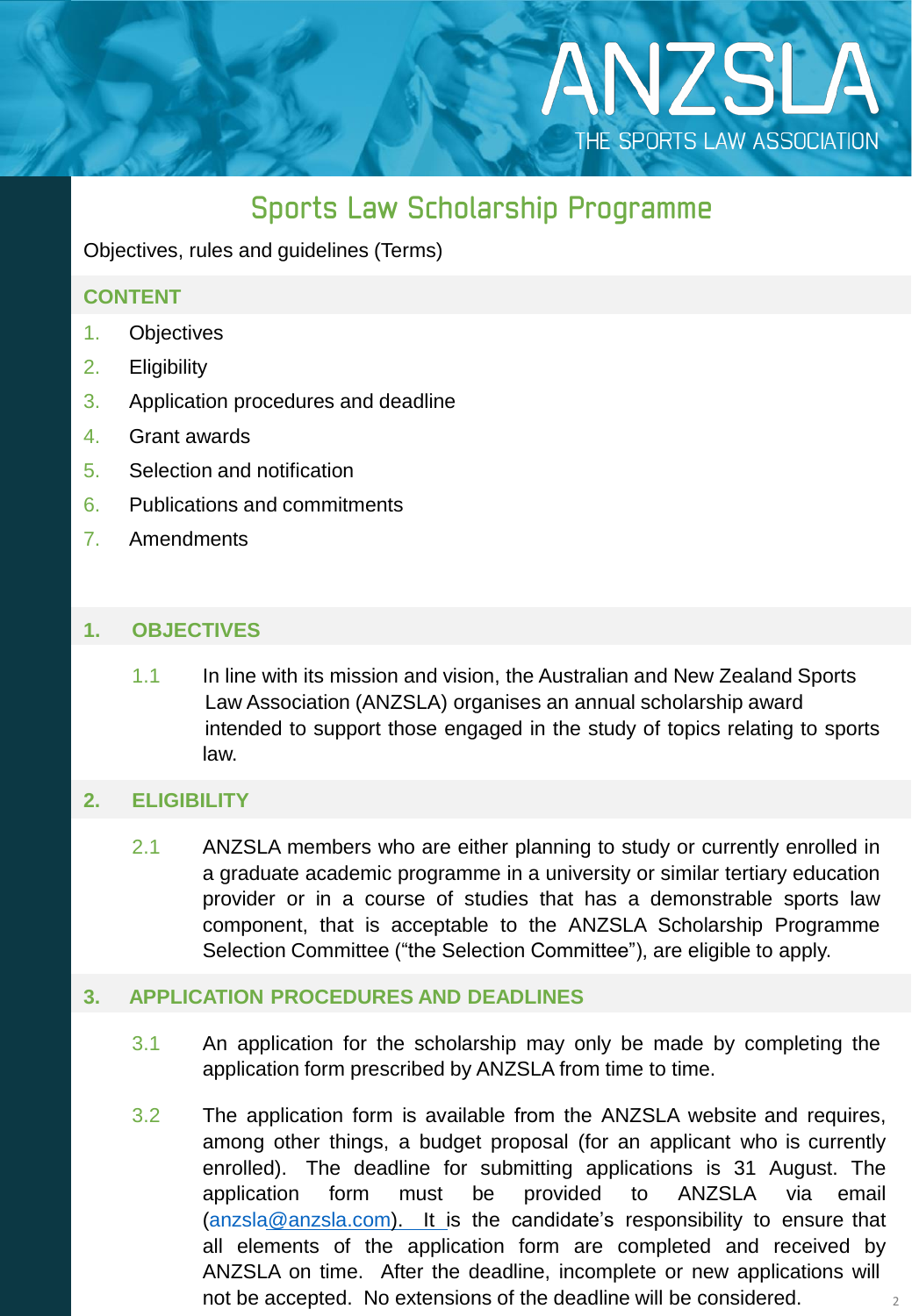

- 3.3 A candidature application acceptance confirmation email will be sent on receipt of the application.
- 3.4 The Selection Committee may request additional information be provided in relation to an application and any applicant must provide such information in a timely manner. If an applicant fails to provide the requested additional information, the Selection Committee will not consider the application.

#### **4. GRANTING OF AN AWARD**

- 4.1 Successful applicants will receive a research grant of up to a maximum of AUD \$10,000 for the 2022-2023 scholarship. The total amount to be awarded will be decided by the Selection Committee after having analysed all the elements of the application file.
- 4.2 An ANZSLA scholarship may be awarded to more than one recipient annually.
- 4.3 There is no obligation on the Scholarship Committee to award a scholarship in any year.
- 4.4 Scholarships are normally awarded for one year but can be multiyear, at the discretion of the Selection Committee.
- 4.5 Scholarships may be awarded on such conditions as the Selection Committee sees fit. This includes terms and conditions regarding timing of payment(s), reporting requirements and/or expenses to be covered.
- 4.6 The expenses to be covered by the scholarship may include the following:
	- a. Tuition and study fees; and
	- b. National or international travel (economy class) and associated transfers and accommodation only if linked to the scholarship and the mission and vision of ANZSLA for example:
		- expenses relating to attendance and registration at a conference on a sports law theme (particularly where the applicant is presenting the results of their research); or
		- expenses to access or engage in archival or field work not otherwise supported by the applicant's institution.

3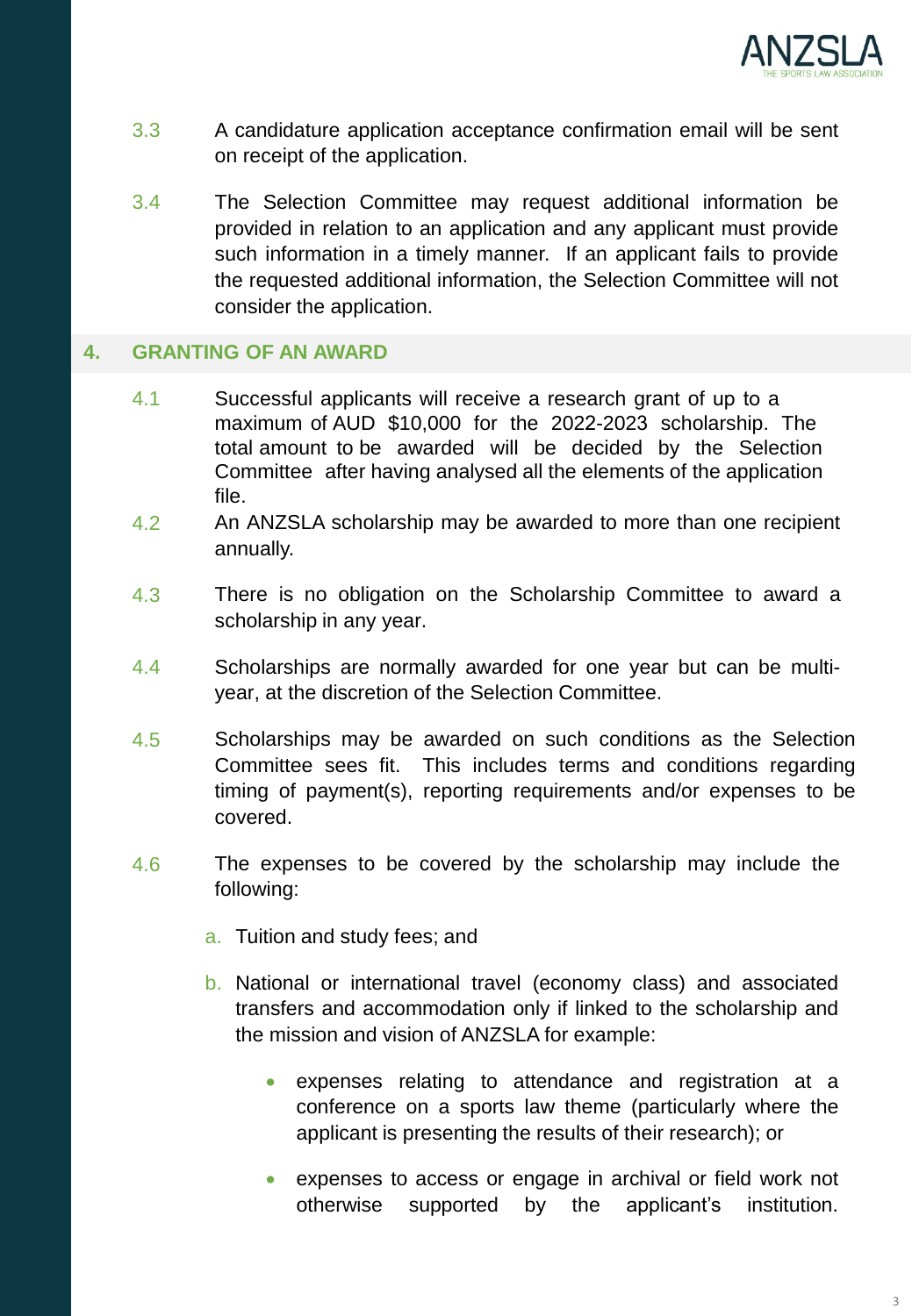

- Travel expenses for participation at relevant conferences or archival/fieldwork must not exceed 25 per cent of the total budget identified in the proposal without first gaining the approval of the Selection Committee.
- 4.7 Expenses not covered by the scholarship:
	- a. Institutional overheads or institutional support; or
	- b. Expenses incurred prior to the effective date of the grant; or
	- c. Purchase of technological material (laptop, camera, etc.).

## **5. SELECTION CRITERIA AND NOTIFICATION**

- 5.1 The Selection Committee is appointed by the Board of ANZSLA from time to time.
- 5.2 The Selection Committee will make a decision on applications for the scholarship by 12 October in each year.
- 5.3 Decisions on applications for the scholarship are based solely upon the quality of the application filed taking into account factors such as:
	- a. Scholastic ability;
	- b. The nature of the intended study programme;
	- c. Compatibility with ANZSLA's mission and vision;
	- d. The personal circumstances of the applicant and the potential for the scholarship to make a difference to the applicant;
	- e. Potential for contribution to sports law in Australia/NZ; and
	- f. Contribution to ANZSLA.
- 5.4 Formal award of the ANZSLA Scholarship will be announced on the ANZSLA website.
- 5.5 No correspondence will be entered into and the Selection Committee's decision is final.